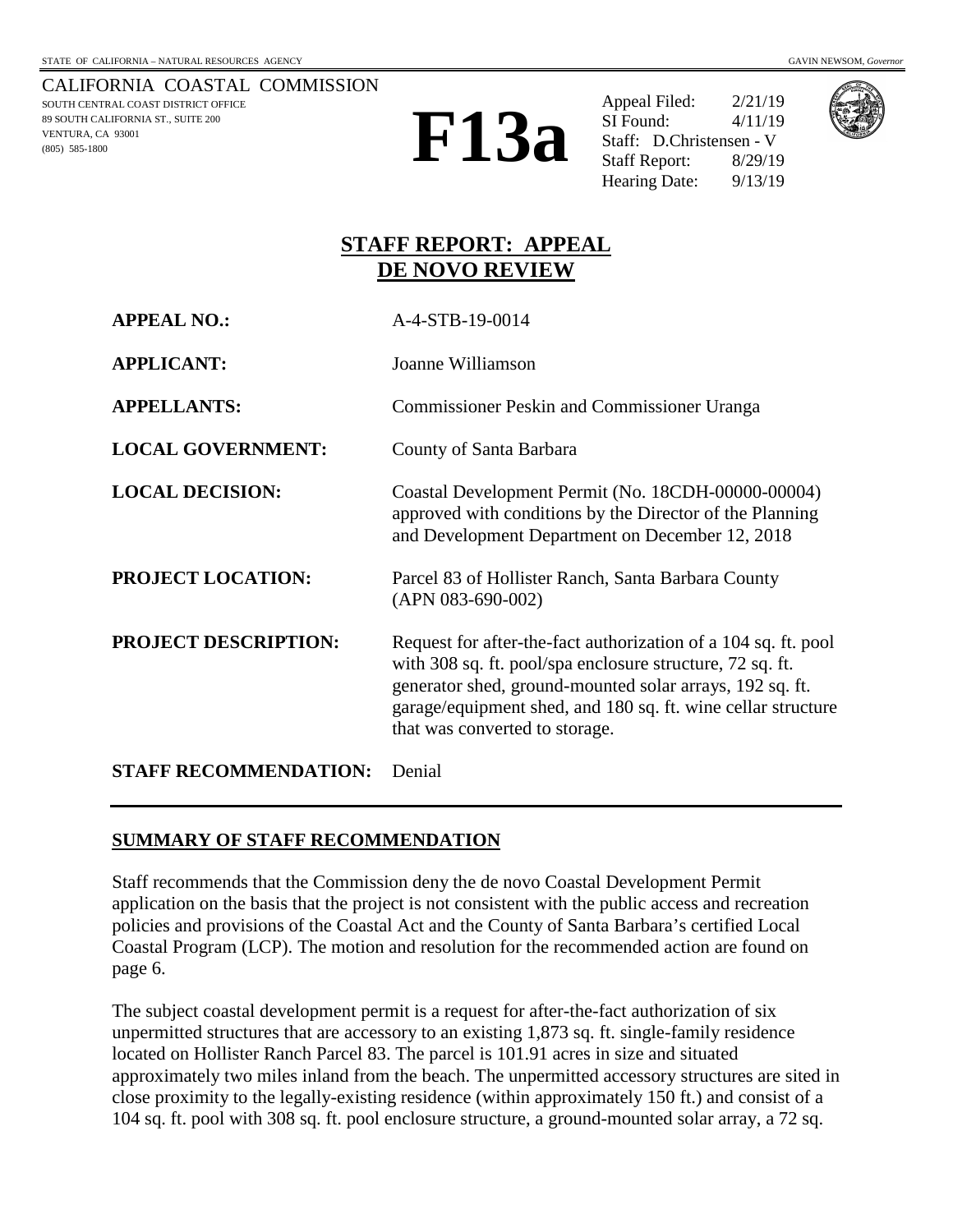ft. generator shed, a 192 sq. ft. garage/equipment shed, and a 180 sq. ft. storage structure. The proposed development is an allowed use within the agricultural zoning designation and is consistent with the agricultural, visual, and biological resource protection policies of the County's LCP. The only issue raised by the proposed development is the provision of public access, which is described in more detail below, along with some important background.

Hollister Ranch, located along the Gaviota Coast in Santa Barbara County, is approximately 14,500 acres in size and includes 8.5 miles of publicly owned shoreline, with no land-based coastal access for the public. The Gaviota Coast, of which Hollister Ranch is a significant part, is the least accessible stretch of coast in California, with less than two miles of publicly accessible shore in more than 60 miles of coastline. In 1971, Hollister Ranch was subdivided into 135 100 acre (plus) parcels. During the late 1970's, the Commission approved several permits for new homes within Hollister Ranch, and conditioned each of them to require offers to dedicate (OTDs) easements to provide pedestrian trails, recreation areas, and a shuttle system for transporting the public to the coast at the ranch. The property owners sued, arguing that they were unable to convey the easements required by their permits because the land underlying the main accessways was owned and controlled by a third party—the Hollister Ranch Owners' Association (HROA). Before the court issued a decision on the merits, Assembly Bill 643 was passed to amend the Coastal Act to add Section 30610.3, and the presiding judge declined to rule on the merits of the case.

Assembly Bill 643 revised the Coastal Act to add Section 30610.3, which creates an alternative for owners of subdivided lots to provide comprehensive coastal access when they are unable to provide parcel-by-parcel access through individual permits. This process begins when the Commission formally designates an area as eligible. The Commission then prepares an access program for the area outlining what type of public uses will be permitted, the facilities that will be provided, and how the program will be managed. Once adopted, the Coastal Conservancy is responsible for implementing the program. After Assembly Bill 643 was enacted, the court handling the Hollister property owners' lawsuit recognized the potential to apply this legislation to Hollister Ranch, and remanded the case back to the Commission in July 1980 for further consideration. In January of that year, the Commission adopted a resolution designating Hollister Ranch as an appropriate area for an in-lieu fee program pursuant to Section 30610.3.

Following this designation, staff from the Commission and the Coastal Conservancy worked together to develop an access program for Hollister Ranch. The staff determined that fieldwork would be necessary to accurately evaluate the area's natural resources and appropriately site the proposed access facilities. This fieldwork required surveying the common areas of the Ranch, as well as nineteen private parcels. The HROA allowed staff to visit the common areas; however, fourteen of the then nineteen landowners would not give permission for staff to survey their property. After concluding that a survey of only five of the nineteen private parcels would be inadequate, staff was forced to limit its fieldwork to the common areas of the ranch. Nevertheless, Commission and Conservancy staff prepared the Hollister Ranch Coastal Access Program based on the limited data available. The program calls for a phased and monitored approach to opening and managing access to the Ranch. It proposes the construction of beach facilities for 100-150 daily users, with pedestrian trails, bicycle paths, and shuttle vans to access those facilities. The program also prioritizes protection of sensitive habitat areas and acknowledges the property owners' privacy expectations. Both agencies jointly adopted the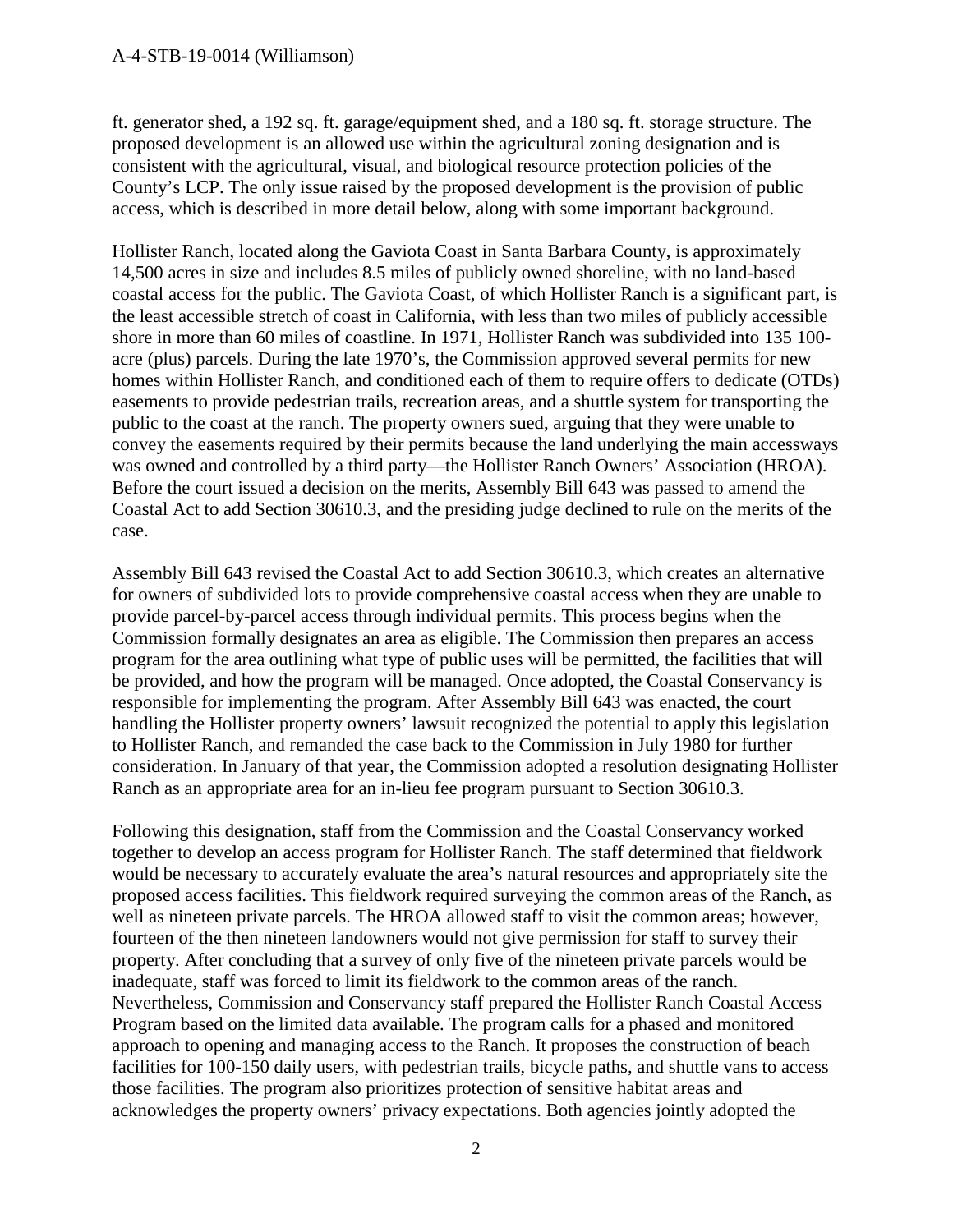program on August 18, 1981 (with revisions adopted in May 1982, and revised findings for those revisions adopted in August 1982). However, without adequate access to Hollister Ranch property, the Conservancy could not obtain necessary appraisal data. The Conservancy therefore had no way to determine the cost of acquiring and developing the public access easements proposed in the plan. Without knowing the costs, staff could not calculate the value of the in-lieu fees necessary to fund the program, as required by Section 30610.3. As a result, the Conservancy was unable to implement the Hollister Ranch Coastal Access Program.

Recognizing that the establishment of an in-lieu fee could be delayed indefinitely if the landowners did not cooperate in the appraisal process, in February 1982, the Legislature passed Assembly Bill 321 (Hannigan, Ch. 42, Stats. Of 1982), which added Section 30610.8 to the Coastal Act. This legislation fixed the amount of the in-lieu fee at Hollister Ranch at \$5,000 per permit in 1982 and appropriated \$500,000 for expenditure by the Conservancy to implement the access program. When adding Sections 30610.3 and 30610.8 to the Coastal Act, the Legislature's intent was to create an in-lieu fee program to allow initial development at Hollister Ranch without applicants having to wait for final resolution of the actual provision of public access, while simultaneously securing funds toward the ultimate goal of providing public access to the Ranch's coastline. However, the Legislature also intended for the access programs to result in timely public access, as evidenced in Section 30610.8, which states that "public access should be provided in a timely manner." To date, implementation of a public access program at Hollister Ranch has not been fulfilled.

Land Use Plan Policy 2-15 of the County's LCP prohibits the issuance of coastal development permits for development at Hollister Ranch unless the Coastal Commission certifies that the requirements of Coastal Act Section 30610.3 have been met by each applicant or that the Commission finds that access is otherwise provided in a manner consistent with the access policies of the Coastal Act. Coastal Act Sections 30210, 30211, 30212, and Policies 7-1 and 7-2 and Section 35-50 of the County's certified LCP prioritize the public's right to access the shoreline and require the balanced provision of maximum public access as a component of new development. Similarly, Coastal Act Sections 30220, 30221, 30223, and LUP Policy 7-18 prioritize a requirement for the provision and enhancement of public recreational opportunities in areas suitable for such uses. Additionally, the intent of Coastal Act Section 30610.8 is to create a program to ensure the "expeditious" provision of public access to the coastline of Hollister Ranch.

Although the County has collected in-lieu fees for some of the new development at the Ranch, including from the applicant as part of the subject coastal development permit, the in-lieu fees collected to-date have not led to any actual coastal access in Hollister Ranch. Thus, imposition of the in-lieu fee condition has not ensured that public access will be "*provided* in a *timely* manner", as called for in Coastal Act Section 30610.8 (emphasis added). In fact, the Hollister Ranch Owners' Association (HROA), property owners of Hollister Ranch, and representatives of the Hollister Ranch subdivision have challenged the Coastal Commission's and Coastal Conservancy's implementation of a public access program at Hollister Ranch for nearly four decades. Because public access and public recreational opportunities have not been provided at Hollister Ranch in the manner called for by the Coastal Act and LCP, and are not proposed to be provided concurrently with new development in this case, the requirements of Coastal Act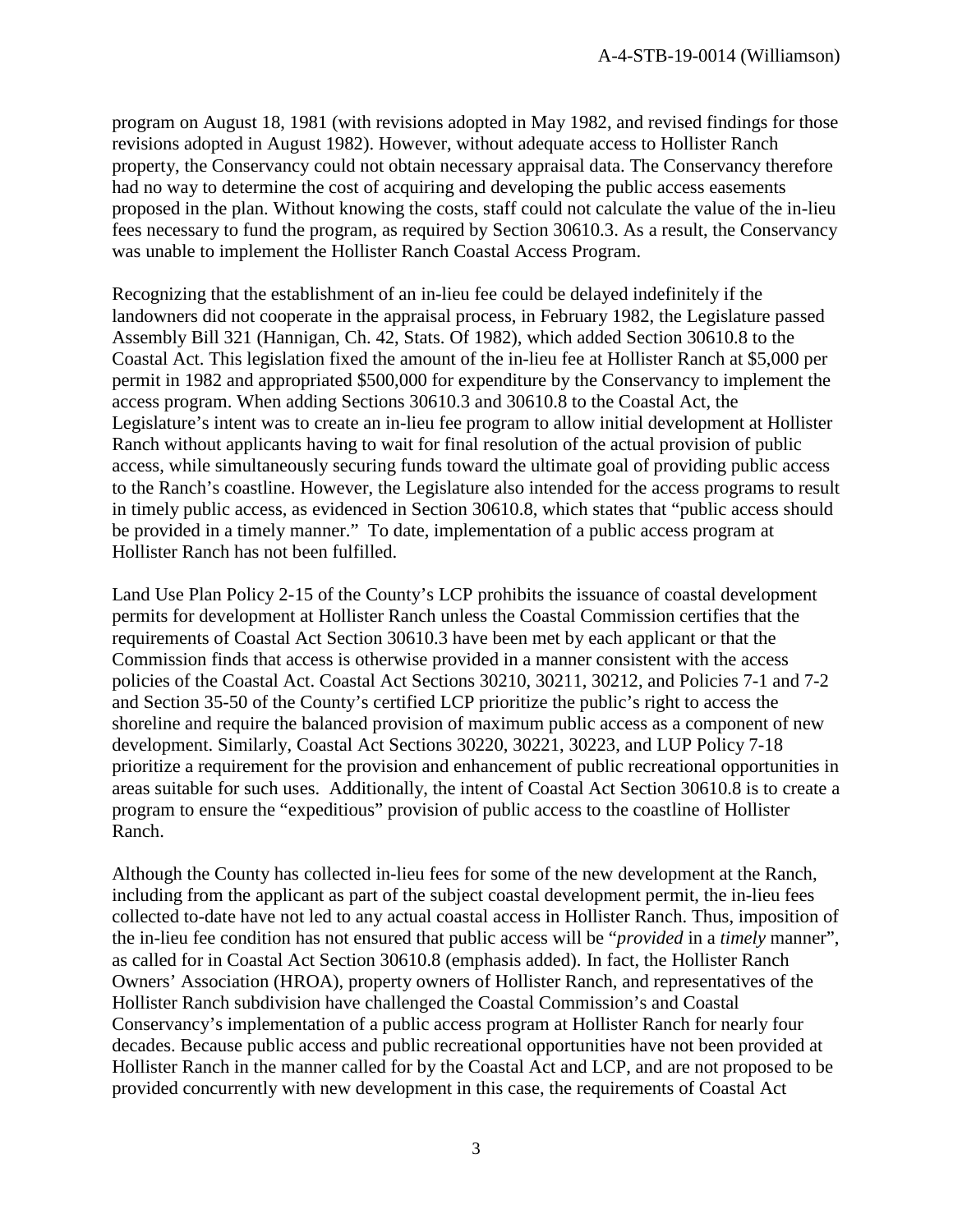#### A-4-STB-19-0014 (Williamson)

Section  $30610.3<sup>1</sup>$  $30610.3<sup>1</sup>$  $30610.3<sup>1</sup>$  have not been met, nor has access otherwise been provided in a manner consistent with the access policies of the Coastal Act. For these reasons, the proposed project cannot be found consistent with the public access and recreation policies and provisions of the Coastal Act and certified LCP. Therefore, Commission staff recommends that the Commission deny the permit.

<span id="page-3-0"></span><sup>&</sup>lt;sup>1</sup> Because Section 30610.8 is tied to, and further carries out, Section 30610.3, the requirements of the two provisions are read together, and a failure to carry out 30610.8 is also a failure to carry out 30610.3.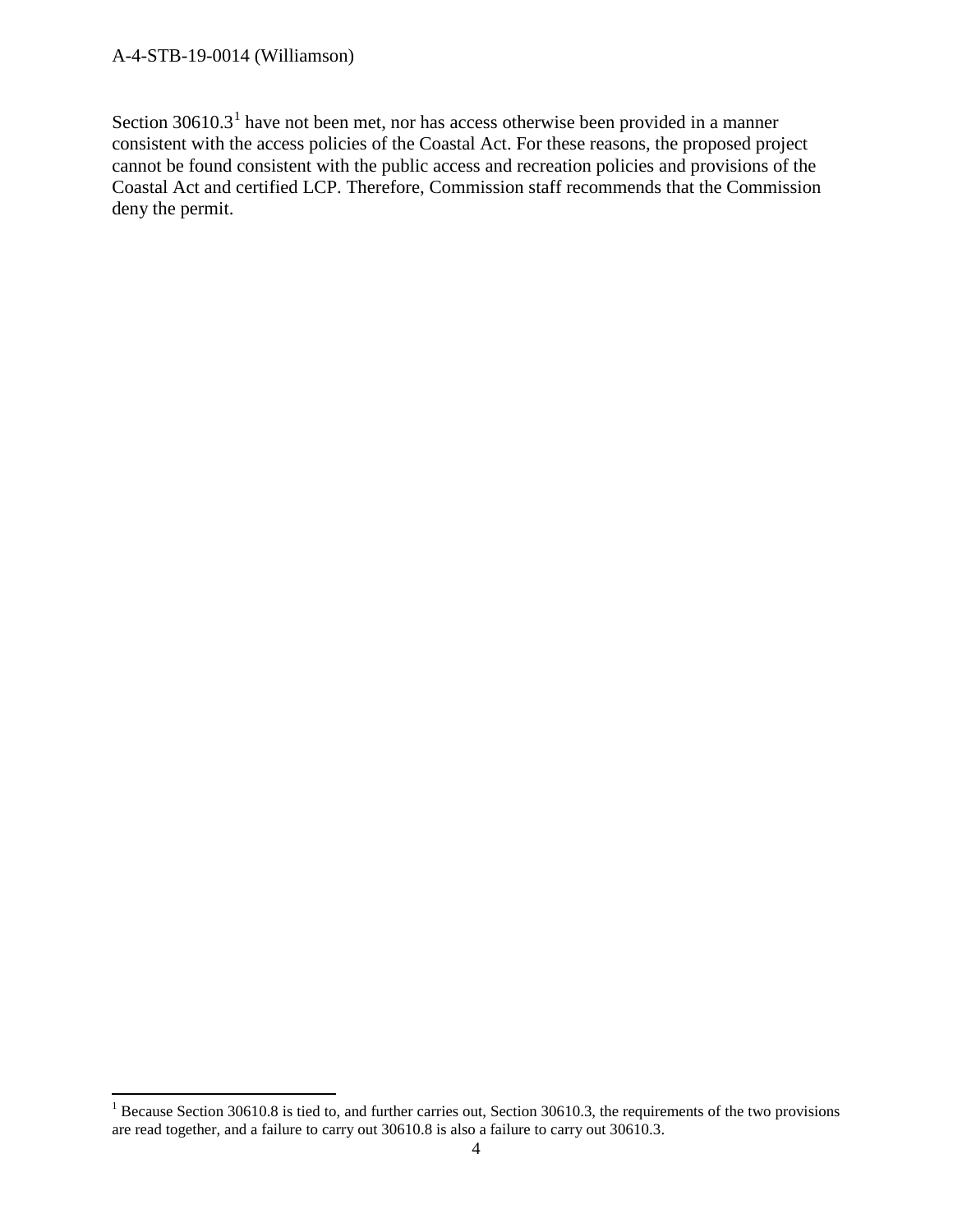# **TABLE OF CONTENTS**

| III. FINDINGS AND DECLARATIONS FOR DE NOVO REVIEW 7 |  |
|-----------------------------------------------------|--|
|                                                     |  |
|                                                     |  |
|                                                     |  |
|                                                     |  |
|                                                     |  |

**APPENDIX A:** [Substantive File Documents](#page-16-1) **APPENDIX B:** [Substantial Issue Staff Report \(April](#page-17-0) 2019)

## **EXHIBITS**

**Exhibit 1 -** [Vicinity Map](https://documents.coastal.ca.gov/reports/2019/9/F13a/F13a-9-2019-exhibits.pdf) **Exhibit 2 -** Parcel Map **Exhibit 3 -** Site Plan **Exhibit 4 -** Aerial View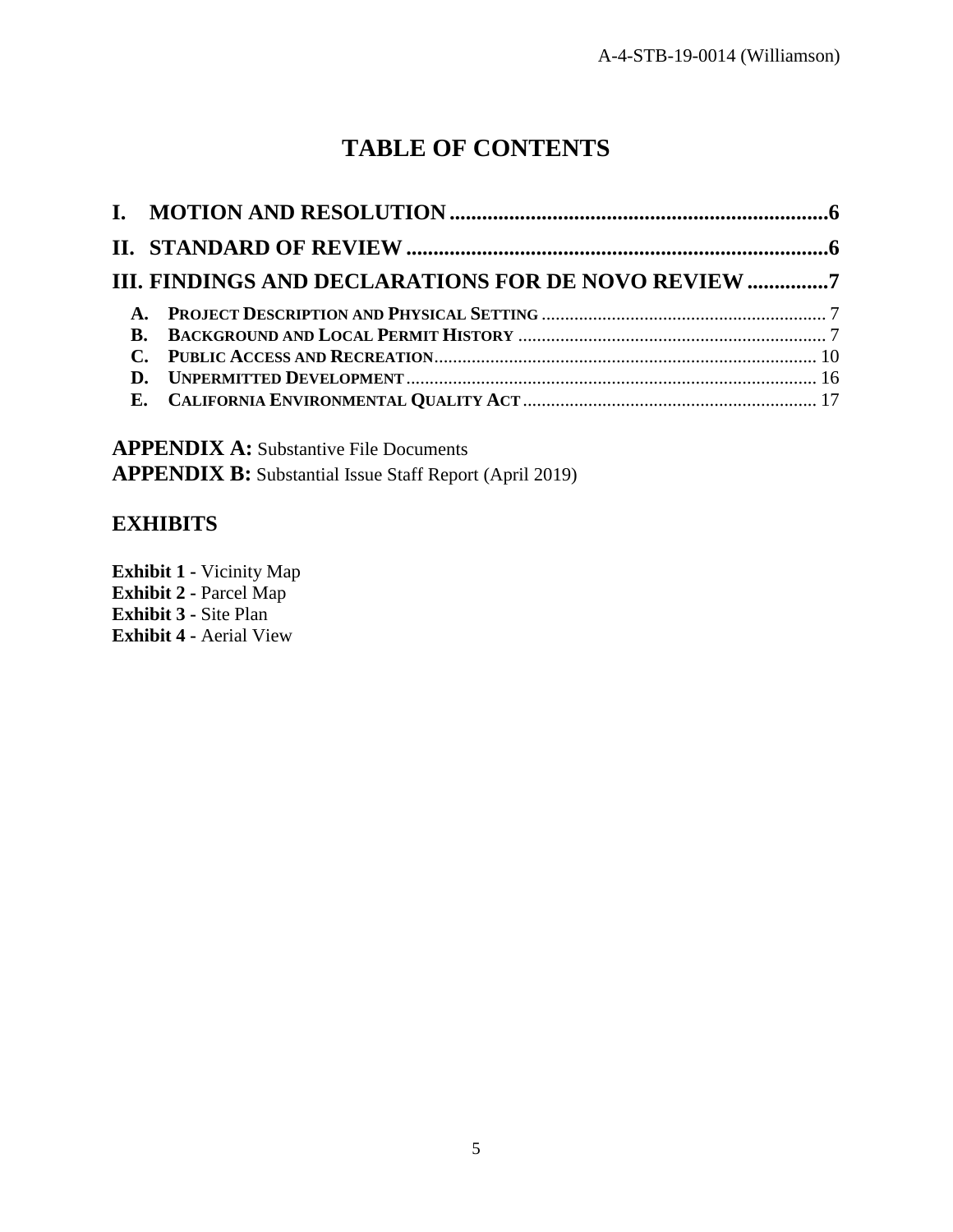## <span id="page-5-0"></span>**I. MOTION AND RESOLUTION**

**MOTION:** *I move that the Commission approve Coastal Development Permit No. A-4-STB-19-0014 pursuant to the staff recommendation.*

## **STAFF RECOMMENDATION OF DENIAL:**

Staff recommends a **NO** vote on the following motion. Passage of this motion will result in denial of the permit and adoption of the following resolution and findings. The motion passes only by affirmative vote of a majority of the Commissioners present.

## **RESOLUTION TO DENY THE PERMIT:**

*The Commission hereby denies Coastal Development Permit No. A-4-STB-19-0014 and adopts the findings set forth below on grounds that the development will not conform with the policies of the Santa Barbara County certified Local Coastal Program and with the access and recreation policies of Chapter 3 of the Coastal Act. Approval of the permit would not comply with the California Environmental Quality Act because there are feasible mitigation measures and/or alternatives that would substantially lessen any significant adverse effects of the development on the environment, or 2) there are no further feasible mitigation measures or alternatives that would substantially lessen any significant adverse impacts of the development on the environment.*

# <span id="page-5-1"></span>**II. STANDARD OF REVIEW**

After certification of a Local Coastal Program (LCP), Section 30603 of the Coastal Act provides for appeals to the Coastal Commission of a local government's actions on certain types of coastal development permits (including any new development which occurs between the first public road and the sea, such as the proposed project sites). In this case, the proposed development was appealed to the Commission, which found during a public meeting on April 11, 2019, that a substantial issue was raised.

For the Commission's "de novo" review of the application, the standard of review for the proposed development is, in part, the policies and provisions of the County of Santa Barbara Local Coastal Program. In addition, pursuant to Section 30604(c) of the Coastal Act, all proposed development located between the first public road and the sea (such as the project site) including those areas where a certified LCP has been prepared, must also be reviewed for consistency with the public access and recreation policies of the Coastal Act. All Chapter 3 policies of the Coastal Act have been incorporated in their entirety in Santa Barbara County's certified LCP as guiding policies pursuant to Policy 1-1 of the County's Coastal Land Use Plan (LUP).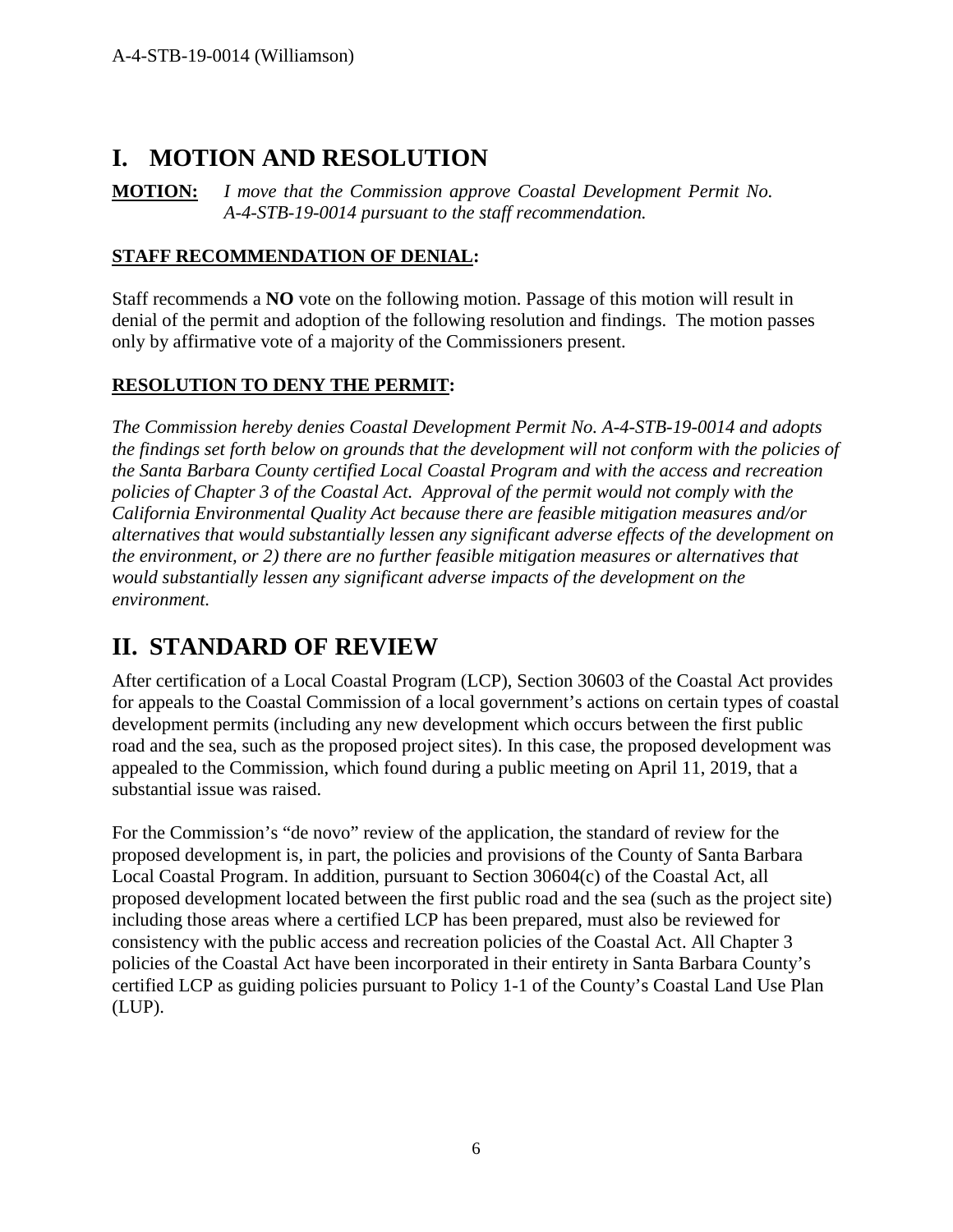# <span id="page-6-0"></span>**III.FINDINGS AND DECLARATIONS FOR DE NOVO REVIEW**

The Commission hereby finds and declares:

## <span id="page-6-1"></span>**A. PROJECT DESCRIPTION AND PHYSICAL SETTING**

The subject coastal development permit (CDP) is for development within Hollister Ranch. The Ranch extends, east to west, from Gaviota State Park to approximately three miles east of Point Conception and, north to south, from the crest of the Santa Ynez Mountains to the ocean (**Exhibit 1**). The Ranch is a working cattle ranch that has been in operation for over 100 years, totals 14,500 acres, and is subdivided into 100-acre (plus) parcels. The majority of this land is currently undeveloped. The Ranch has approximately 8.5 miles of shoreline that includes several cove beaches.

The subject property is a 101.91-acre parcel (APN 083-690-002) that lies approximately two miles inland from the beach and comprises Hollister Ranch Parcel 83 (**Exhibit 2**) in the Gaviota area of Santa Barbara County. The subject property is zoned Agriculture II (AG-II-320), which requires a minimum lot size of 320 acres, and the purpose of which "is to establish agricultural land use for large prime and non-prime lands in the rural areas of the County (minimum 40 to 320 acre lots) and to preserve prime and non-prime soils for long-term agricultural use." (Article II, Coastal Zoning Ordinance, section 35-69.1.)

The site is developed with a legally-existing single-family residence, agricultural accessory structures, and six unpermitted residential accessory structures, which are discussed further in the Unpermitted Development section of this staff report below. On December 12, 2018, Santa Barbara County approved a CDP for after-the-fact approval of the six unpermitted accessory structures: an 8 ft. by 13 ft. (104 sq. ft.) pool with 308 sq. ft. pool/spa enclosure structure, a ground-mounted solar array consisting of three panels that are 70, 63, and 40 sq. ft. in size, a 72 sq. ft. generator shed, 192 sq. ft. garage/equipment shed, and a 180 sq. ft. wine cellar structure that was converted to storage (**Exhibit 3**). The approved pool is partially above ground and partially below ground. The approved project also includes a total of 4 cu. yds. of as-built cut and 30 cu. yds. of as-built imported fill grading. The subject accessory structures are located within approximately 150 ft. of the existing 1,873 sq. ft. single-family residence.

## <span id="page-6-2"></span>**B. BACKGROUND AND LOCAL PERMIT HISTORY**

In 1971, Hollister Ranch was subdivided into 135 100-acre (plus) parcels. In 1974, the HROA applied for a permit for the repair, maintenance, and realignment of approximately 12 miles of Hollister Ranch Road. The Commission recognized that road improvements could lead to an increased intensity of development at the Ranch, but ultimately approved the permit subject to various conditions, including strict limits on the development of parcels. One of the development restrictions accepted by the HROA states that:

*h. No structures other than reasonably clustered detached single-family dwellings shall be constructed, excepting ordinary agricultural and residential outbuildings and structures, lathhouses and greenhouses, buildings used as offices for agricultural operations and management of the Ranch, temporary sales offices, structures used as*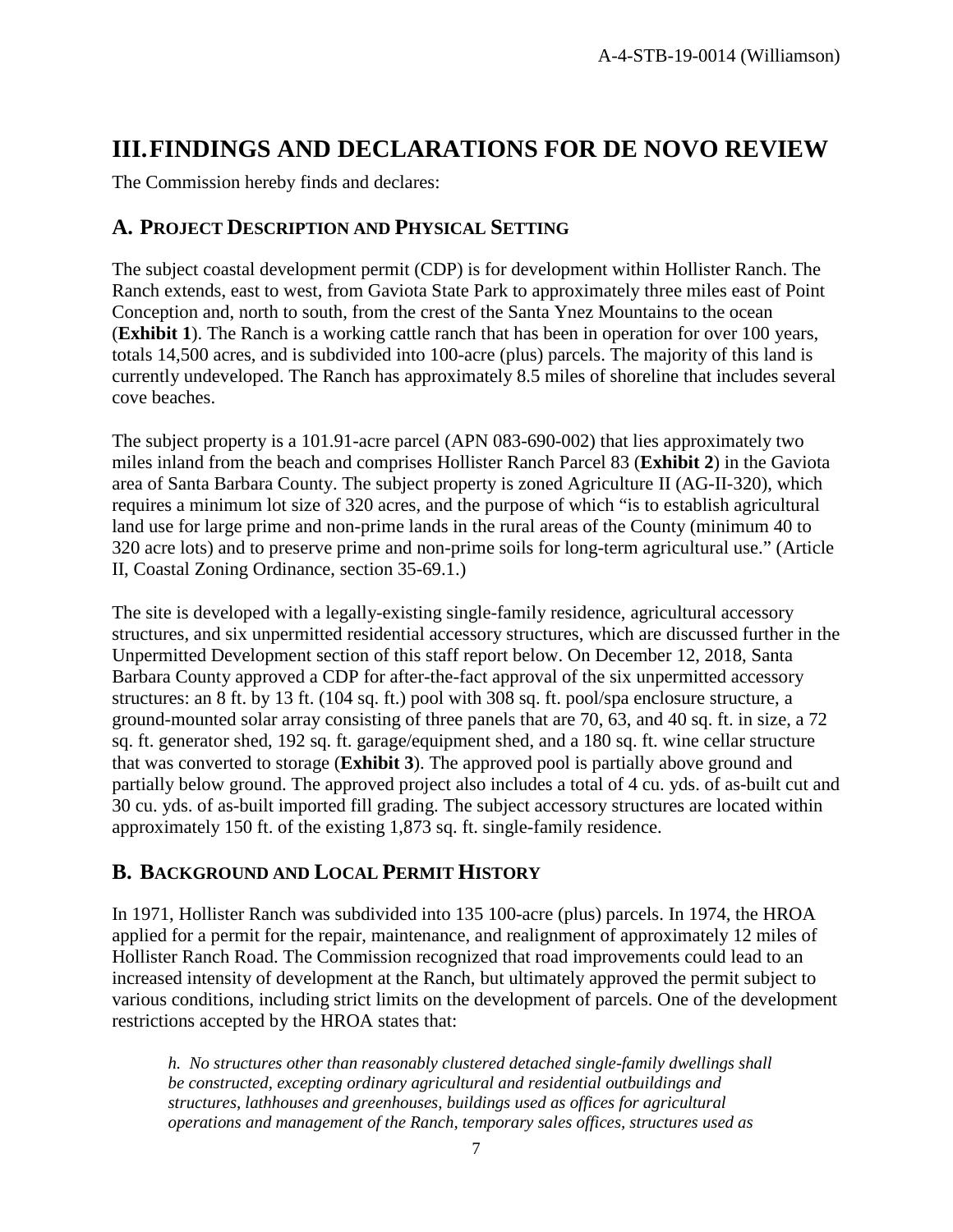#### A-4-STB-19-0014 (Williamson)

*bunk houses for bona fide employees, structures designed and used for recreational purposes constructed within the Common Areas of the Ranch solely for use by owners, lessees and their bona fide nonpaying guests, dams for agricultural, water, an soil conservation purposes, bridges and other roads, drainage, flood control, and utility structures (except that nothing in the foregoing language shall relieve the applicant from the necessity of obtaining such permits for the construction of any of the abovementioned structures as might otherwise be necessary).*

The conditions allow the Commission to grant exceptions to these development and use restrictions upon a showing of good cause.

During the late 1970s, the Commission approved several permits for new homes within Hollister Ranch, and conditioned each of them to require offers to dedicate (OTDs) easements to provide pedestrian trails, recreation areas, and a shuttle system for transporting the public to the coast at the ranch. The property owners sued, arguing that they were unable to convey the easements required by their permits because the land underlying the main accessways was owned and controlled by a third party—the Hollister Ranch Owners' Association (HROA). Before the court issued a decision on the merits, Assembly Bill 643 was passed to amend the Coastal Act to add Section 30610.3, and the presiding judge declined to rule on the merits of the case.

Assembly Bill 643 revised the Coastal Act to add Section 30610.3, which creates an alternative for owners of subdivided lots to provide comprehensive coastal access when they are unable to provide parcel-by-parcel access through individual permits. This process begins when the Commission formally designates an area as eligible. The Commission then prepares an access program for the area outlining what type of public uses will be permitted, the facilities that will be provided, and how the program will be managed. Once adopted, the Coastal Conservancy is responsible for implementing the program. After Assembly Bill 643 was enacted, the court handling the Hollister property owners' lawsuit recognized the potential to apply this legislation to Hollister Ranch, and remanded the case back to the Commission in July 1980 for further consideration. In January of that year, the Commission adopted a resolution designating Hollister Ranch as an appropriate area for an in-lieu fee program pursuant to Section 30610.3.

Following this designation, staff from the Commission and the Coastal Conservancy worked together to develop an access program for Hollister Ranch. The staff determined that fieldwork would be necessary to accurately evaluate the area's natural resources and appropriately site the proposed access facilities. This fieldwork required surveying the common areas of the Ranch, as well as nineteen private parcels. The HROA allowed staff to visit the common areas; however, fourteen of the then nineteen landowners would not give permission for staff to survey their property. After concluding that a survey of only five of the nineteen private parcels would be inadequate, staff was forced to limit its fieldwork to the common areas of the Ranch.

Nevertheless, Commission and Conservancy staff prepared the Hollister Ranch Coastal Access Program based on the limited data available. The program calls for a phased and monitored approach to opening and managing access to the Ranch. It proposes the construction of beach facilities for 100-150 daily users, with pedestrian trails, bicycle paths, and shuttle vans to access those facilities. The program also prioritizes protection of sensitive habitat areas and acknowledges the property owners' privacy expectations. Both agencies jointly adopted the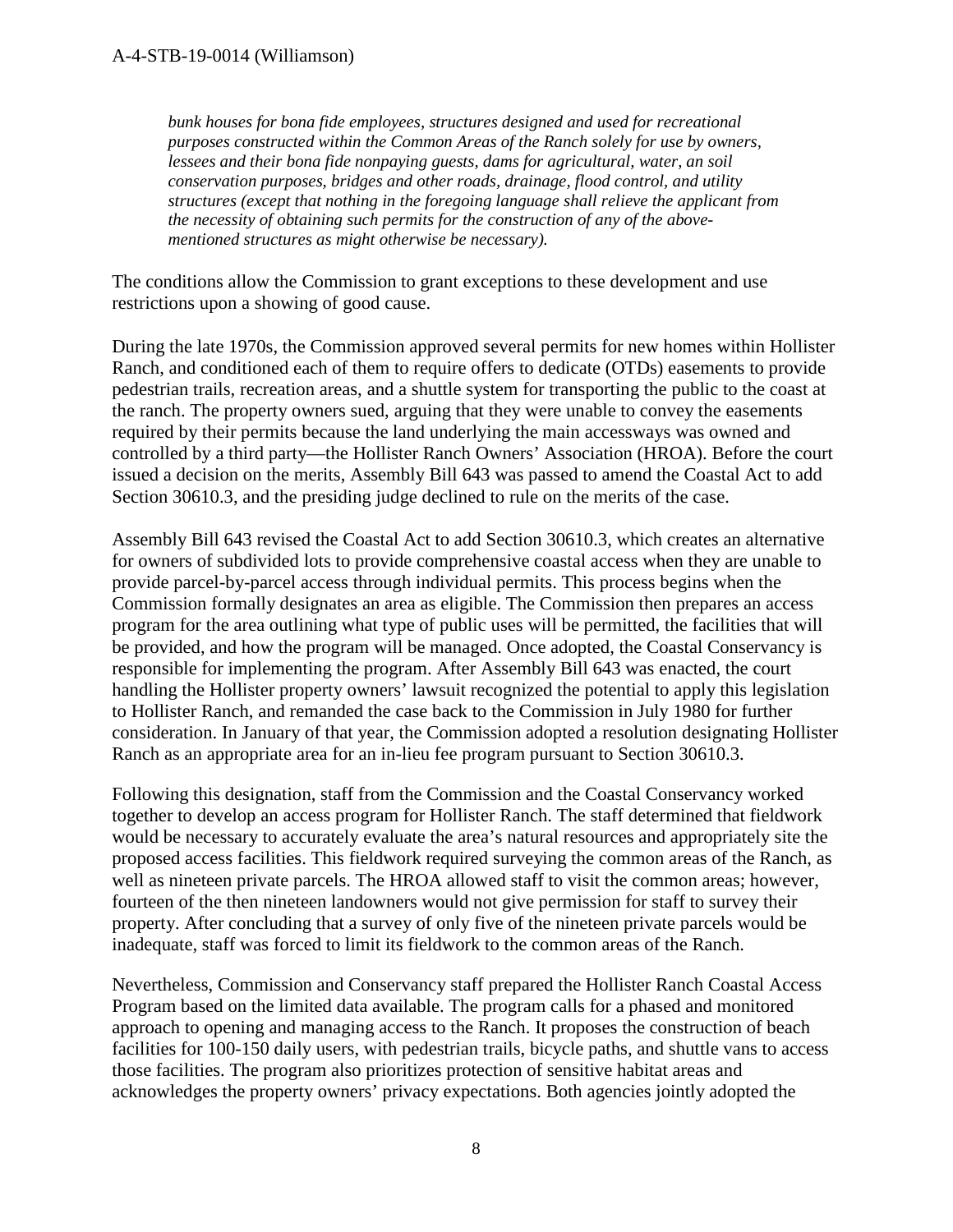program on August 18, 1981 (with revisions adopted in May 1982, and revised findings for those revisions adopted in August 1982).

However, without adequate access to Hollister Ranch property, the Conservancy could not obtain necessary appraisal data. The Conservancy therefore had no way to determine the cost of acquiring and developing the public access easements proposed in the plan. Without knowing the costs, staff could not calculate the value of the in-lieu fees necessary to fund the program, as required by Section 30610.3. As a result, the Conservancy was unable to implement the Hollister Ranch Coastal Access Program.

Recognizing that the establishment of an in-lieu fee could be delayed indefinitely if the landowners did not cooperate in the appraisal process, in February 1982, the Legislature passed Assembly Bill 321 (Hannigan, Ch. 42, Stats. Of 1982), which added Section 30610.8 to the Coastal Act. This legislation fixed the amount of the in-lieu fee at Hollister Ranch at \$5,000 per permit in 1982 and appropriated \$500,000 for expenditure by the Conservancy to implement the access program. When adding Sections 30610.3 and 30610.8 to the Coastal Act, the Legislature's intent was to create an in-lieu fee program to allow initial development at Hollister Ranch without applicants having to wait for final resolution of the actual provision of public access, while simultaneously securing funds toward the ultimate goal of providing public access to the Ranch's coastline. However, the Legislature also intended for the access programs to result in timely public access, as evidenced in Section 30610.8, which states that "public access should be provided in a timely manner." To date, implementation of a public access program at Hollister Ranch has not been fulfilled.

In 1982, the YMCA – then an owner of a parcel at Hollister Ranch that it purchased prior to the Ranch's subdivision – recorded an Offer to Dedicate a public access easement (OTD) over Hollister Ranch Road and 3,880 feet of beach to satisfy a condition of approval to construct camp and beach facilities. The OTD contemplated a YMCA-operated transit system to bring up to 50 members of the public per day from Gaviota State Beach to Cuarta Canyon. From Cuarta Canyon, the public would hike down Cuarta Creek through a drainage tunnel to access the sandy beach. After 1982, the HROA sued the YMCA, which resulted in the HROA purchasing the YMCA property and the YMCA discontinuing operations. In 2013, the Coastal Conservancy accepted the OTD, which had not expired. Subsequently, the HROA and a plaintiff class of Hollister Ranch property owners – including the owner of the subject property and all but one owner at Hollister Ranch – sued the Coastal Conservancy and Coastal Commission to invalidate the public access easement. This litigation is ongoing.

In 2018, Assemblymember Limón authored a bill, AB 2534, that, among other things, would have clarified existing law and created funding mechanisms to provide public access to the public's tide and submerged lands within Hollister Ranch. On September 30, 2018, Governor Brown vetoed AB 2534 stating, "this bill relies on the implementation of a coastal access program adopted in 1982…it is now outdated." Governor Brown asked that state agencies "work together to craft a sensible and fiscally responsible plan." Accordingly, on March 1, 2019, the staffs of the Coastal Commission, State Lands Commission, Coastal Conservancy, and Department of Parks and Recreation entered into an inter-agency Collaboration Agreement to further the State of California's public policy of responsibly expanding and enhancing the public's access to and along the coast and the public's cultural, educational and recreational experiences at Hollister Ranch. The purpose of this Agreement is to develop a new,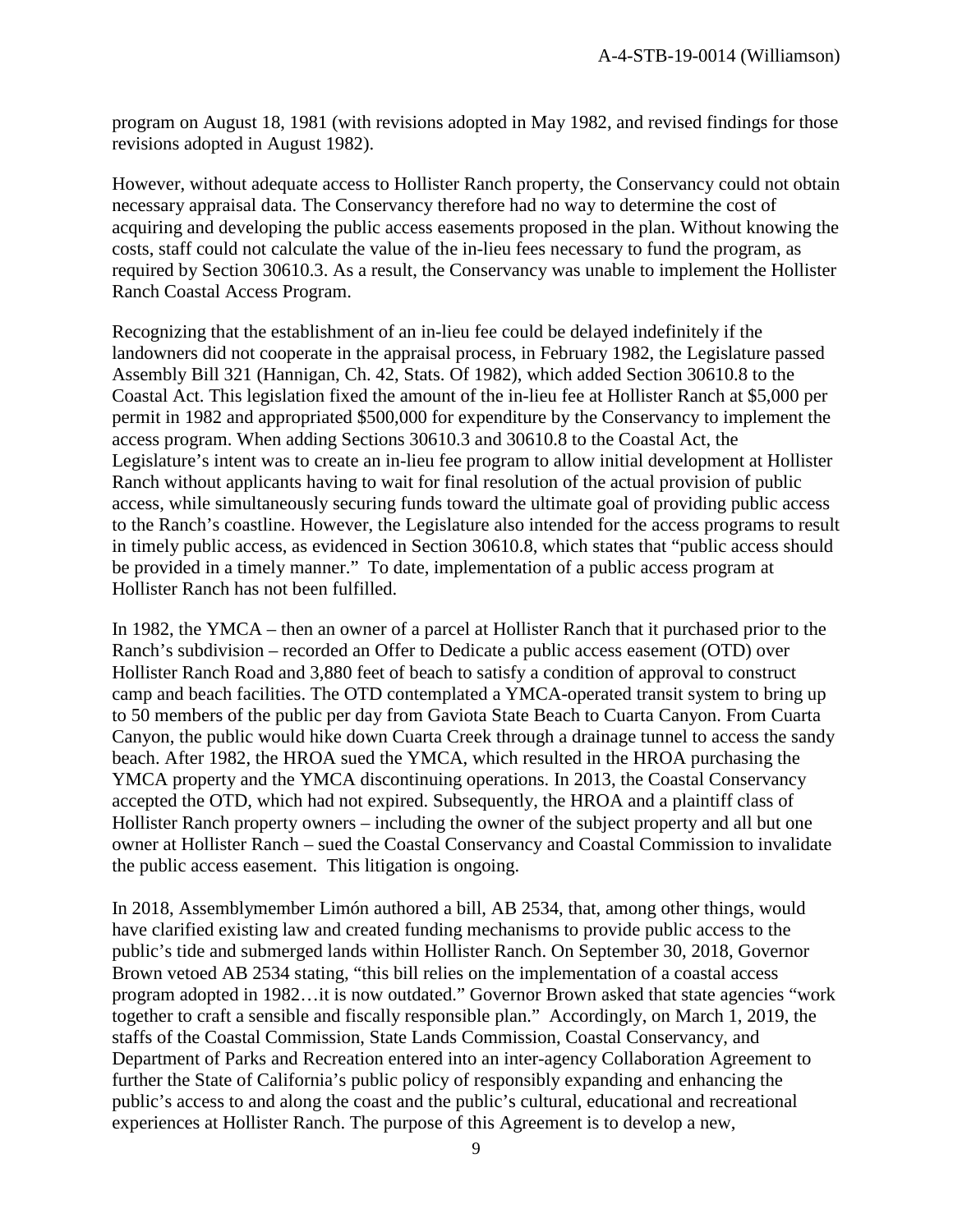contemporary Public Access Program informed by meaningful and comprehensive public outreach and stakeholder engagement in a timely manner. As such, the effort of public outreach and engagement to develop a contemporary Public Access Program is currently underway.

On November 7, 2018, prior to the County's action on the subject CDP, the Commission certified the Gaviota Coast Plan, which functions as a stand-alone area plan that is a component of the County's LCP. Certification of the Gaviota Coast Plan applied new goals, policies, and development standards developed specifically for the Gaviota Coast Plan area, which includes Hollister Ranch. These goals, policies, and development standards address protection of environmental resources, agricultural resources, and public access among other land use issues. Development within the plan area also continues to be subject to the policies and provisions of the remainder of the County's LCP. One of the Gaviota Coast Plan development standards (Development Standard REC-3) reflects Coastal Act Section 30610.8, which requires payment of a fee for each CDP issued for development in Hollister Ranch.

In the local approval of the permit that is the subject of this appeal, the County required payment of the \$5,000 in-lieu fee, but the County's findings had incorrectly stated that it is a "one-time" fee. The County's action on the subject local coastal development permit was appealed to the Commission, which found during a public meeting on April 11, 2019, that a substantial issue was raised.

## <span id="page-9-0"></span>**C. PUBLIC ACCESS AND RECREATION**

The following policies and provisions of the Santa Barbara County LUP and the associated Implementation Plan/Coastal Zoning Ordinance (IP/CZO) standards provide for the provision of public access and recreational opportunities in the coastal zone of Santa Barbara County. In addition, Policy 1-1 of the LUP incorporates the Chapter Three policies of the Coastal Act as guiding policies of the LCP. Additionally, the project must be consistent with the Coastal Act's public access and recreation policies because it is located between the first public road and the sea.

## **Section 30210 of the Coastal Act** states**:**

*In carrying out the requirement of Section 4 of Article X of the California Constitution, maximum access, which shall be conspicuously posted, and recreational opportunities shall be provided for all the people consistent with public safety needs and the need to protect public rights, rights of private property owners, and natural resource areas from overuse.*

## **Section 30211 of the Coastal Act** states**:**

*Development shall not interfere with the public's right of access to the sea where acquired through use or legislative authorization, including, but not limited to, the use of dry sand and rocky coastal beaches to the first line of terrestrial vegetation.*

## **Section 30212 of the Coastal Act** states, in relevant part:

*(a) Public access from the nearest public roadway to the shoreline and along the coast*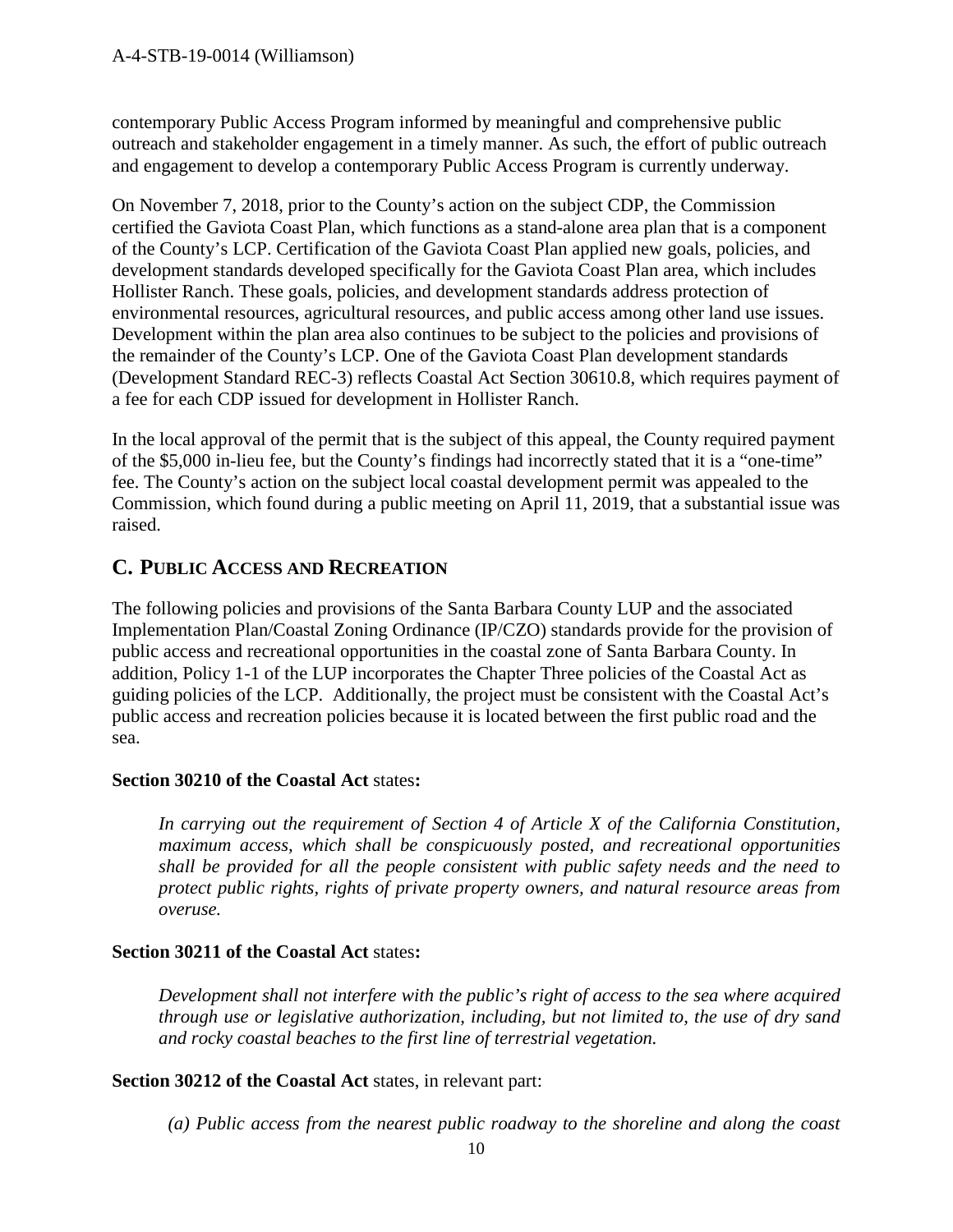*shall be provided in new development projects except where: (1) it is inconsistent with public safety, military security needs, or the protection of fragile coastal resources, (2) adequate access exists nearby, or, (3) agricultural would be adversely effected. Dedicated accessway shall not be required to be opened to public use until a public agency or private association agrees to accept responsibility for maintenance and liability of the accessway.*

#### **Section 30220 of the Coastal Act** states:

*Coastal areas suited for water-oriented recreational activities that cannot readily be provided at inland water areas shall be protected for such uses.*

#### **Section 30221 of the Coastal Act** states:

*Oceanfront land suitable for recreational use shall be protected for recreational use and development unless present and foreseeable future demand for public or commercial recreational activities that could be accommodated on the property is already adequately provided for in the area.*

#### **Section 30223 of the Coastal Act** states:

*Upland areas necessary to support coastal recreational uses shall be reserved for such uses, where feasible.*

#### **Section 30610.3 of the Coastal Act** states, in relevant part:

- *(a) Whenever the Commission determines (1) that public access opportunities through an existing subdivided area, which has less than 75 percent of the subdivided lots built upon, or an area proposed to be subdivided are not adequate to meet the public access requirements of this division and (2) that individual owners of vacant lots in those areas do not have the legal authority to comply with public access requirements as a condition of securing a coastal development permit for the reason that some other person or persons has legal authority, the Commission shall implement public access requirements as provided in this section.*
- *(b) The Commission, on its own motion or at the request of an affected property owner, shall identify an area as meeting the criteria specified in subdivision (a). After an area has been identified, the Commission shall, after appropriate public hearings adopt a specific public access program for the area and shall request that the State Coastal Conservancy, established pursuant to Division 21 (commencing with Section 31 000), implement the program. The access program shall include, but not be limited to, the identification of specific land areas and view corridors to be used for public access, any facilities or other development deemed appropriate, the commission's recommendations regarding the manner in which public access will be managed, and the types of permitted public uses. The State Coastal Conservancy shall, pursuant to its authority, implement the public access program.*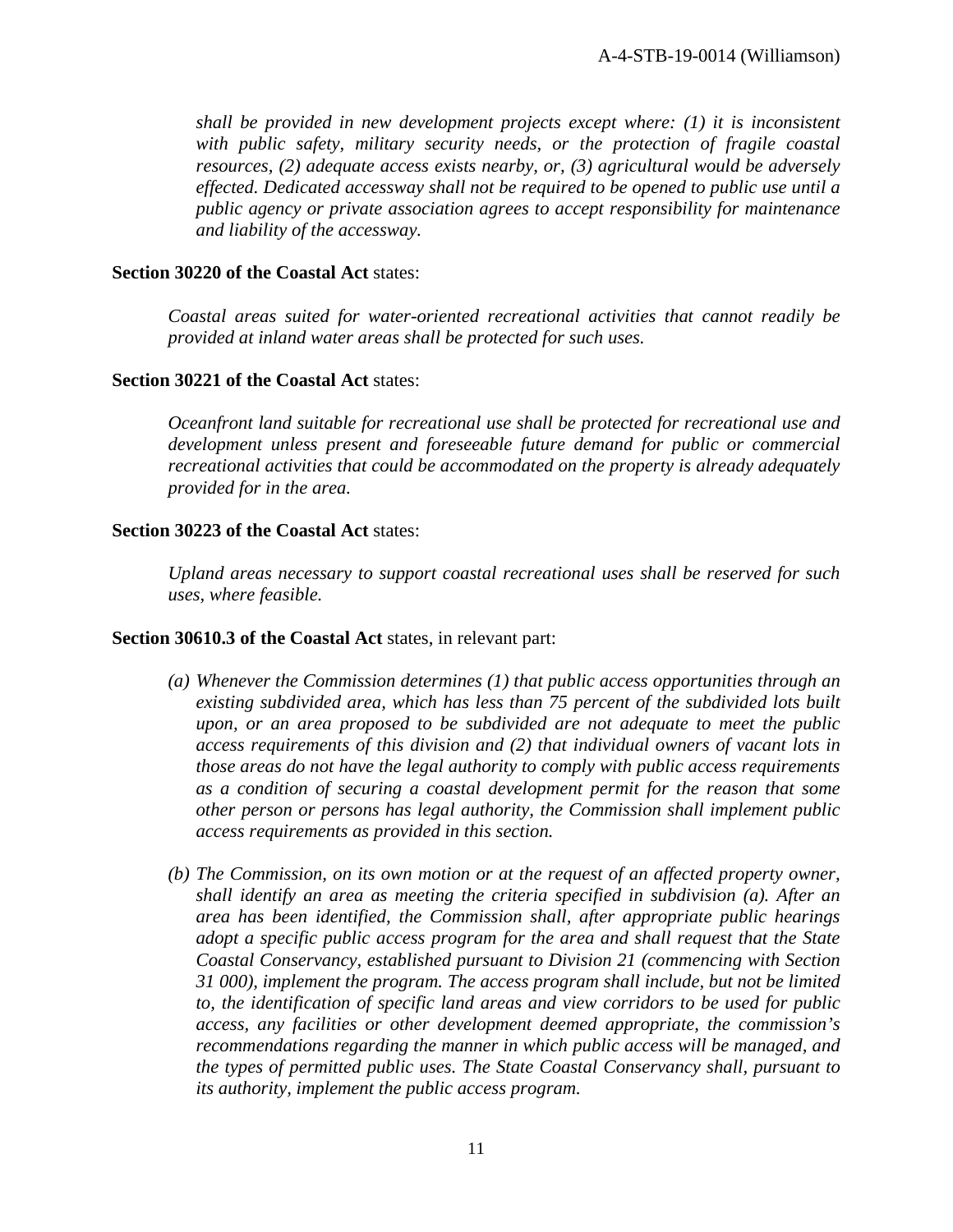- *(c) The State Coastal Conservancy shall be authorized to expend funds when appropriated from the Coastal Access Account for the purchase of land and view easements and to pay for any development needed to carry out the public access program specified in subdivision (a). Not more than 5 percent of the amount of funds necessary to carry out each public access program may be provided as a grant to the State Coastal Conservancy for its administration incurred in carrying out the access program.*
- *(d) The State Coastal Conservancy may enter into any agreement it deems necessary and appropriate with any state or local public agency or with a private association authorized to perform those functions for the operation and maintenance of any access facilities acquired or developed pursuant to this section.*
- *(e) Every person receiving a coastal development permit or a certificate of exemption for development on any vacant lot within an area designated pursuant to this section shall, prior to the commencement of construction, pay to the commission, for deposit in the Coastal Access Account, an "in- lieu" public access fee. The amount of each fee shall be determined by dividing the cost of acquiring the specified lands and view easements by the total number of lots within the identified area. The proportion of acquisition cost that can be allocated to lots built upon pursuant to permits that were not subject to public access conditions under this division or the California Coastal Zone Conservation Act of 1972 (former Division 18 (commencing with Section 27000)) shall be paid from the Coastal Access Account. An "in-lieu" public access fee may be in the form of an appropriate dedication, in which event the lots to which the dedication can be credited shall not be counted toward the total number of lots used in arriving at the "in-lieu" public access fee share for each remaining lot.*
- *(f) For purposes of determining the acquisition costs specified in subdivision (e), the State Coastal Conservancy may, in the absence of a fixed price agreed to by both the State Coastal Conservancy and the seller, specify an estimated cost based on a formal appraisal of the value of the interest proposed to be acquired. The appraisal shall be conducted by an independent appraiser under contract with the State Coastal Conservancy and shall be completed within 120 days of the adoption of the specific public access program by the commission pursuant to subdivision (b). The appraisal shall be deemed suitable for all purposes of the Property Acquisition Law (Part 11, (commencing with Section 15850 of the Government Code)). For every year following public acquisition of the interests in land specified as part of a public access program and prior to payment of the required "in-lieu" fee, a carrying cost factor equal to 5 percent of the share attributable to each lot shall be added to any unpaid "in-lieu" public access fee provided, however, that a lot owner may pay the "in-lieu" public access fee at any time after public acquisition in order to avoid payment of the carrying cost factor.*

## **Section 30610.8 of the Coastal Act** states: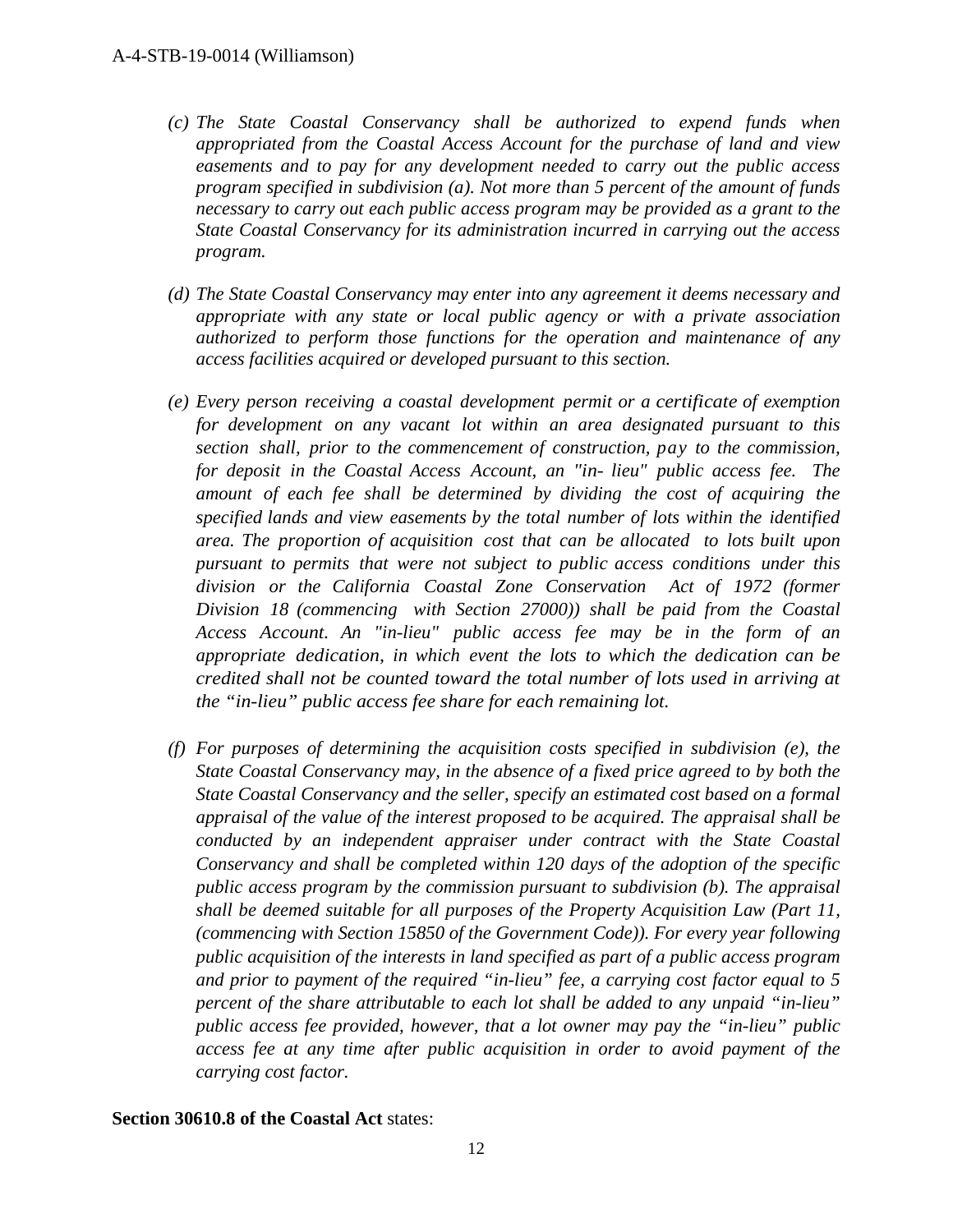- *(a) The Legislature hereby finds and declares that a dispute exists at the Hollister Ranch in Santa Barbara County with respect to the implementation of public access policies of this division and that it is in the interest of the state and the property owners at the Hollister Ranch to resolve this dispute in an expeditious manner. The Legislature further finds and declares that public access should be provided in a timely manner and that in order to achieve this goal, while permitting property owners to commence construction, the provisions of this section are necessary to promote the public's welfare.*
- *(b) For purposes of Section 30610.3 and with respect to the Hollister Ranch public access program, the in-lieu fee shall be five thousand dollars (\$5,000) for each permit. Upon payment by the applicant for a coastal development permit of this in-lieu fee to the State Coastal Conservancy for use in implementing the public access program, the applicant may immediately commence construction if the other conditions of the coastal development permit, if any, have been met. No condition may be added to a coastal development permit that was issued prior to the effective date of this section for any development at the Hollister Ranch.*
- *(c) It is the intent of the Legislature that the State Coastal Conservancy and the State Public Works Board utilize their authority provided under law to implement, as expeditiously as possible, the public access policies and provisions of this division at the Hollister Ranch in Santa Barbara County.*
- *(d) Notwithstanding provision 2 of category (2) of Item 3760-490-721 of the Budget Act of 1984, all in-lieu fees received pursuant to this section shall be deposited in the State Coastal Conservancy Fund and shall be available for appropriation to the conservancy for the purposes specified in subdivision (d) of Section 5096.151.*

#### **Land Use Plan Policy 2-15** states:

*The County shall not issue permits for non-exempt development on the Hollister Ranch unless the Coastal Commission certifies that the requirements of PRC Section 30610.3 have been met by each applicant or that the Commission finds that access is otherwise provided in a manner consistent with the access policies of the Coastal Act.*

#### **Gaviota Coast Plan Development Standard REC-3 (Hollister Ranch Public Access)** states:

In order to mitigate for the potential impacts to public access from the development of *Hollister Ranch, a fee consistent with Section 30610.8 of the California Public Resources Code shall be required as a condition of each coastal development permit issued for development in Hollister Ranch.*

#### **Land Use Plan Policy 7-1** states:

*The County shall take all necessary steps to protect and defend the public's constitutionally*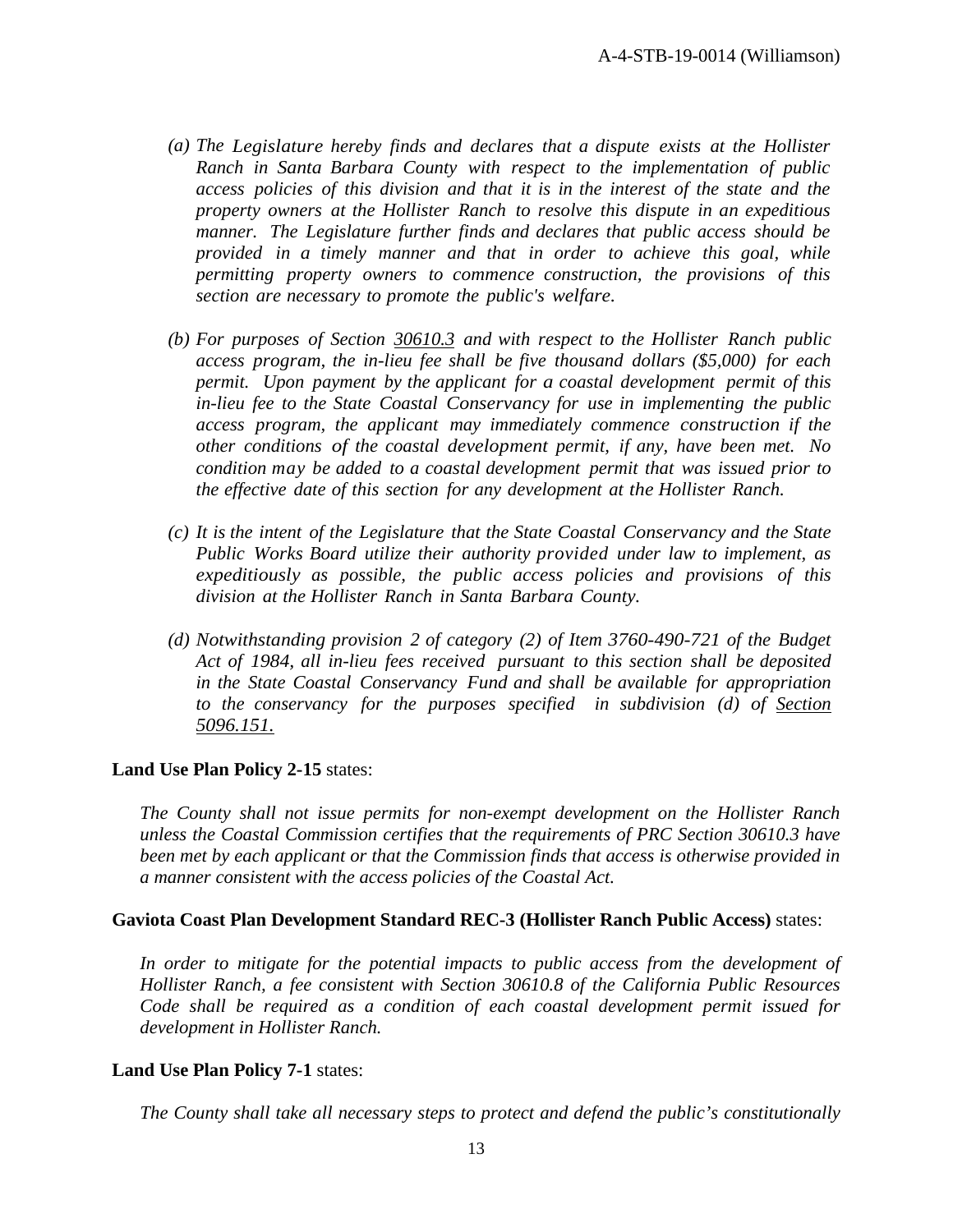*guaranteed rights of access to and along the shoreline. At a minimum, County actions shall include:*

- *a. Initiating legal action to acquire easements to beaches and access corridors for which prescriptive rights exist consistent with the availability of staff and funds.*
- *b. Accepting offers of dedication which will increase opportunities for public access and recreation consistent with the County's ability to assume liability and maintenance costs.*
- *c. Actively seeking other public or private agencies to accept offers of dedications, having them assume liability and maintenance responsibilities, and allowing such agencies to initiate legal action to pursue beach access.*

#### **Land Use Plan Policy 7-2** states, in relevant part:

*For all development between the first public road and the ocean granting of an easement to allow vertical access to the mean high tide line shall be mandatory unless:*

- *a. Another more suitable public access corridor is available or proposed by the land use plan within a reasonable distance of the site measured along the shoreline, or*
- *b. Access at the site would result in unmitigable adverse impacts on areas designated as "Habitat Areas" by the land use plan, or*
- *c. Findings are made, consistent with Section 30212 of the Act, that access is inconsistent with public safety, military security needs, or that agriculture would be adversely affected, or*
- *d. The parcel is too narrow to allow for an adequate vertical access corridor without adversely affecting the privacy of the property owner. In no case, however, shall development interfere with the public's right of access to the sea where acquired through use unless an equivalent access to the same beach area is guaranteed.*

#### **Land Use Plan Policy 7-18** states:

*Expanded opportunities for access and recreation shall be provided in the Gaviota Coast planning area.*

#### **Article II Coastal Zoning Ordinance Section 35-50** states, in relevant part:

*The purposes of this ordinance are to:*

*… (3) Maximize public access to and along the coast and maximize public recreational opportunities in the Coastal Zone consistent with sound resource conservation principles and constitutionally protected rights of private property owners.*

A fundamental goal of the Coastal Act is to "maximize public access to and along the coast and maximize public recreational opportunities in the coastal zone" (Coastal Act § 30001.5, subd. (c)). To achieve this goal, both the Coastal Act and the County's certified LCP set forth specific policies governing the provision of public access and recreational opportunities, and development along the coast. The Coastal Act, through Sections 30210, 30211, 30212, and the County's certified LCP, through Policies 7-1 and 7-2 and Section 35-50, prioritize the public's right to access the shoreline and require the balanced provision of maximum public access as a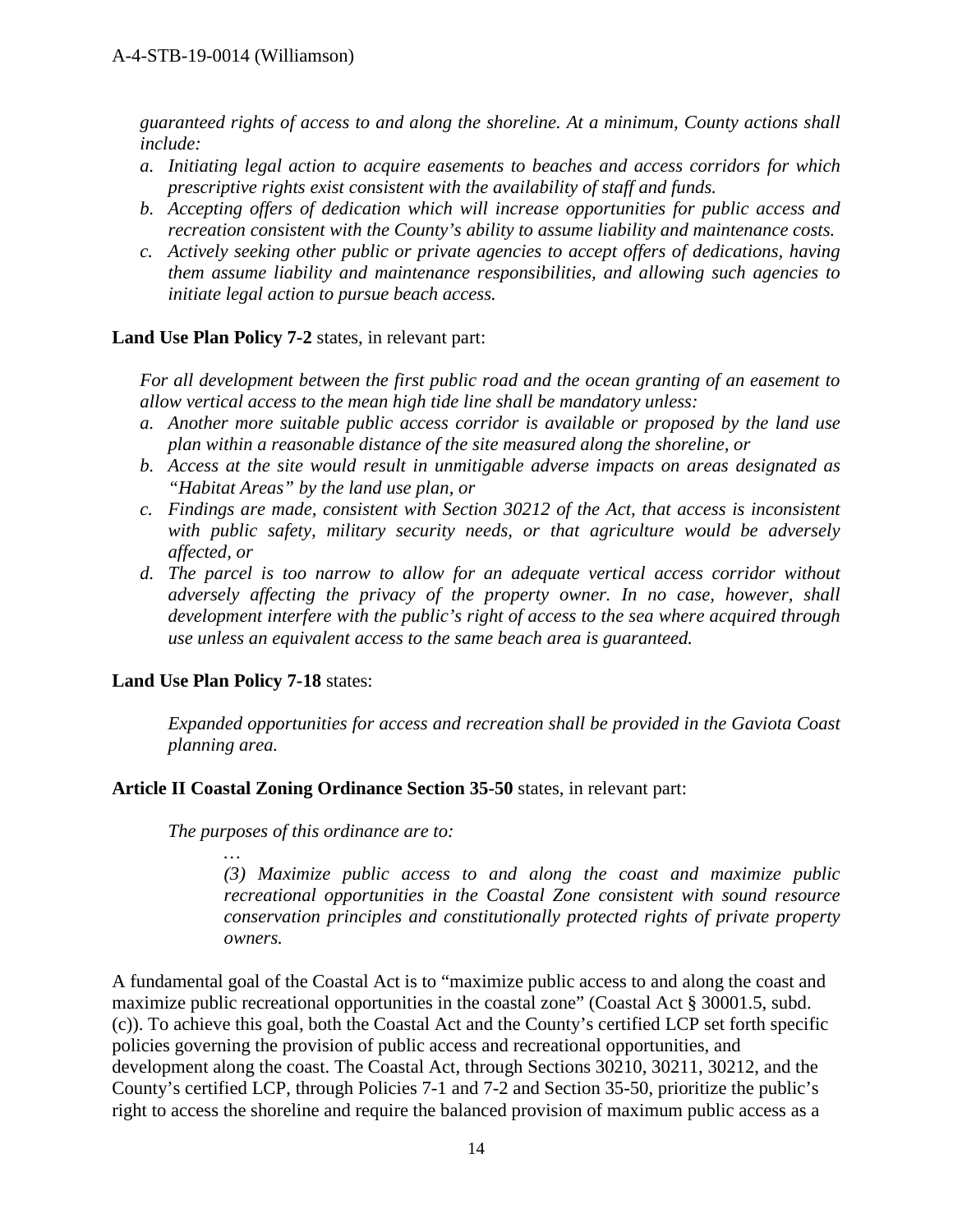component of new development. Section 30211 specifically requires that development not interfere with the public's right of access to the sea. Similarly, Coastal Act Sections 30220, 30221, 30223, and LUP Policy 7-18 prioritize a requirement for the provision and enhancement of public recreational opportunities in areas suitable for such uses.

Additionally, as described in more detail above, the State Legislature amended the Coastal Act by adding Section 30610.3, and the more detailed Section 30610.8, to specifically address the lack of public access at Hollister Ranch. Together, these Coastal Act Sections require a \$5,000 in-lieu fee to be assessed with each permit for development in Hollister Ranch. The collected fees are designated to go toward implementing a public access program to the coastline of the Ranch.

In 1982, Santa Barbara County's LCP was initially certified and included Policy 2-15, which references the requirement provided by Section 30610.3. However, the LCP did not contain the more detailed requirement provided by Section 30610.8. To ensure that applicants, decisionmakers, and the public are aware of the specific provision of 30610.8 as it applies to Hollister Ranch, Development Standard REC-3 was included in the recently certified Gaviota Coast Plan. The Gaviota Coast Plan is a component of the County's LCP and applies specifically to the Gaviota Coast area, including Hollister Ranch. Gaviota Coast Plan Development Standard REC-3, which references Coastal Act Section 30610.8, requires permit applicants to pay a \$5,000 fee as a condition of each coastal development permit prior to development, which would go toward providing public access to the coastline of Hollister Ranch. However, this policy does not supersede or limit Coastal Act Section 30610.8, which still applies and which states that actual public access should be provided in a timely manner.

The proposed project consists of a request for after-the-fact authorization of six unpermitted accessory structures: an 104 sq. ft. pool, 308 sq. ft. pool/spa enclosure, 72 sq. ft. generator shed, ground mounted solar arrays, 192 sq. ft. garage/equipment shed, and a 180 sq. ft. wine cellar that was converted to storage located adjacent to an existing single-family residence. In the local approval of the permit that is the subject of this appeal, the County required payment of the \$5,000 in-lieu fee and the applicant paid the required fee to the California Coastal Conservancy. On January 31, 2019, the California Coastal Conservancy sent a letter to the applicant and the County confirming receipt of the \$5,000 in-lieu fee.

However, LUP Policy 2-15 prohibits issuance of CDPs for development at Hollister Ranch unless the Commission certifies that the requirements of Coastal Act Section 30610.3 have been met by each applicant or that the Commission finds that access is otherwise provided in a manner consistent with the access policies of the Coastal Act. Coastal Act Sections 30210, 30211, 30212, and Policies 7-1 and 7-2 and Section 35-50 of the County's certified LCP prioritize the public's right to access the shoreline and require the balanced provision of maximum public access as a component of new development. Similarly, Coastal Act Sections 30220, 30221, 30223, and LUP Policy 7-18 prioritize a requirement for the provision and enhancement of public recreational opportunities in areas suitable for such uses. Additionally, the intent of Coastal Act Section 30610.8 is to create a program to ensure the "expeditious" provision of public access to the coastline of Hollister Ranch.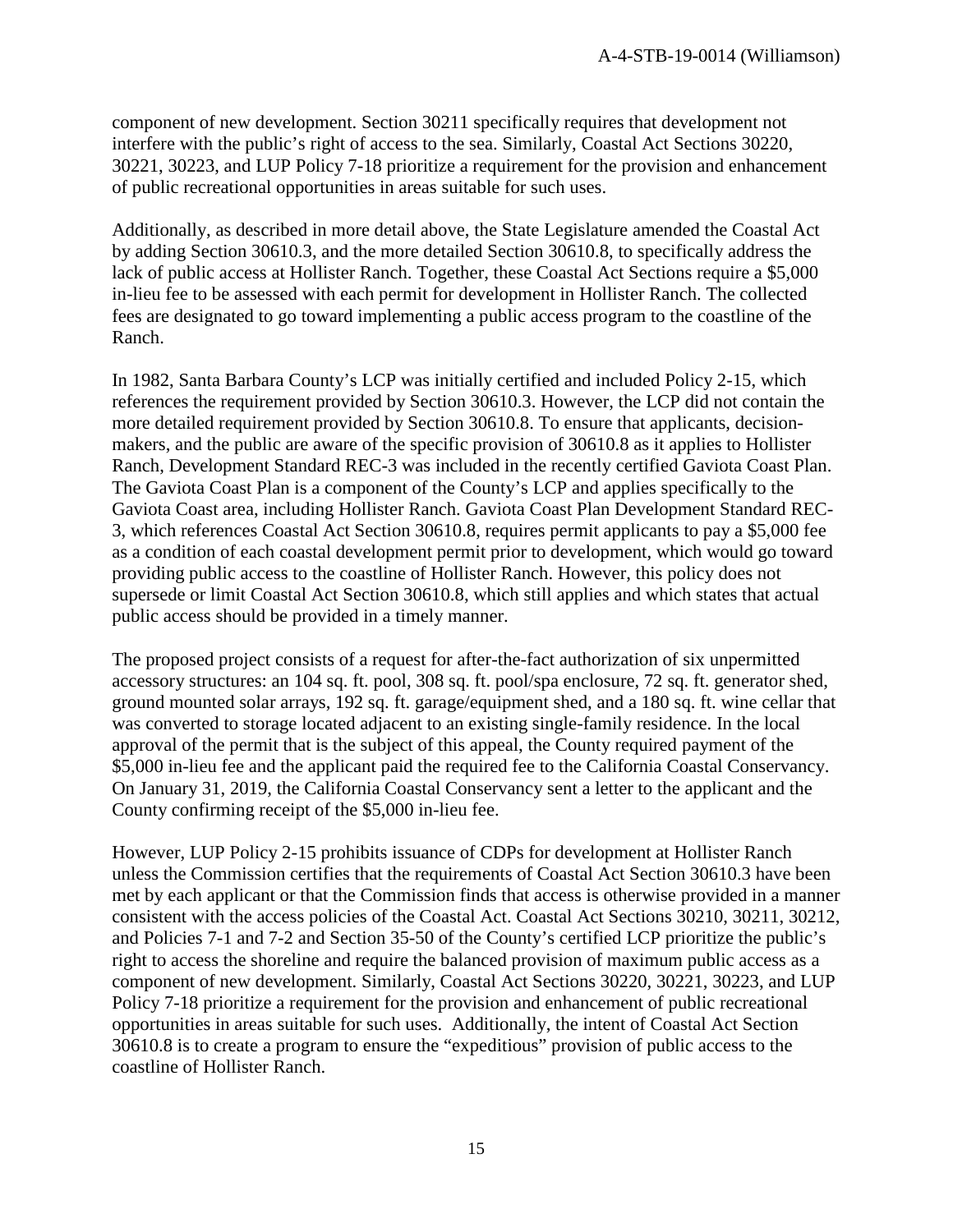In-lieu fees have not led to any actual coastal access in Hollister Ranch. Thus, imposition of the in-lieu fee condition has not ensured that public access will be "*provided* in a *timely* manner", as called for in Coastal Act Section 30610.8 (emphasis added). In fact, the Hollister Ranch Owners' Association (HROA), property owners of Hollister Ranch, and representatives of the Hollister Ranch subdivision have challenged the Coastal Commission's and Coastal Conservancy's implementation of a public access program and public access dedications provided by property owners at Hollister Ranch for nearly four decades. The HROA and the individual owners at Hollister Ranch, including the owner of the subject parcel, maintain that individual property owners are unable to grant public access because the HROA owns the common areas.

Because public access and public recreational opportunities have not been provided at Hollister Ranch in the manner called for by the Coastal Act and LCP, and are not proposed to be provided concurrently with new development in this case, the requirements of Coastal Act Section  $30610.3<sup>2</sup>$  $30610.3<sup>2</sup>$  $30610.3<sup>2</sup>$  have not been met, nor has access otherwise been provided in a manner consistent with the access policies of the Coastal Act. As such, the proposed project is not consistent with LUP Policy 2-15 and the other Coastal Act and LCP requirements cited above.

Therefore, for the reasons discussed above, the Commission finds that the proposed project is not consistent with the public access policies and provisions of the Coastal Act and the County's certified LCP and is denied.

## <span id="page-15-0"></span>**D. UNPERMITTED DEVELOPMENT**

Violations of the Coastal Act and the LCP exist on the subject property including, but not limited to, six unpermitted accessory structures for which the applicant is seeking after-the-fact authorization of as part of the subject coastal development permit<sup>[3](#page-15-2)</sup>. The six unpermitted accessory structures consist of an 8 ft. by 13 ft. (104 sq. ft.) pool with 308 sq. ft. pool/spa enclosure structure, a ground-mounted solar array consisting of three panels that are 70, 63, and 40 sq. ft. in size, a 72 sq. ft. generator shed, 192 sq. ft. garage/equipment shed, and a 180 sq. ft. wine cellar structure that was converted to storage. These unpermitted accessory structures are located within approximately 150 ft. of an existing 1,873 sq. ft. single-family residence.

On November 3, 2017, the County of Santa Barbara issued a violation notice to the applicant for the unpermitted development noted above. The County advised the applicant to apply for a coastal development permit to address the violations. On January 31, 2018, the applicant applied for a coastal development permit for the proposed project described herein. The County of Santa Barbara Planning Director approved a coastal development permit, and the coastal development permit was appealed, and on April 11, 2019, substantial issue was found by the Commission. The applicant is requesting after-the-fact approval of the unpermitted development described above through this coastal development permit application. Denial of this application pursuant to

<span id="page-15-1"></span> $2$  Because Section 30610.8 is tied to, and further carries out, Section 30610.3, the requirements of the two provisions are read together, and a failure to carry out 30610.8 is also a failure to carry out 30610.3.

<span id="page-15-2"></span><sup>&</sup>lt;sup>3</sup> The violations at issue do not necessarily constitute a complete list of all development on the subject property that is in violation of the Coastal Act and/or County of Santa Barbara LCP that may be of concern to the Commission. Commission review and action on this permit does not constitute a waiver of any legal action with regard to the alleged violations (or any other violations), nor does it constitute an implied statement of the Commission's position regarding the legality of development, other than the development addressed herein, undertaken on the subject site without a coastal permit.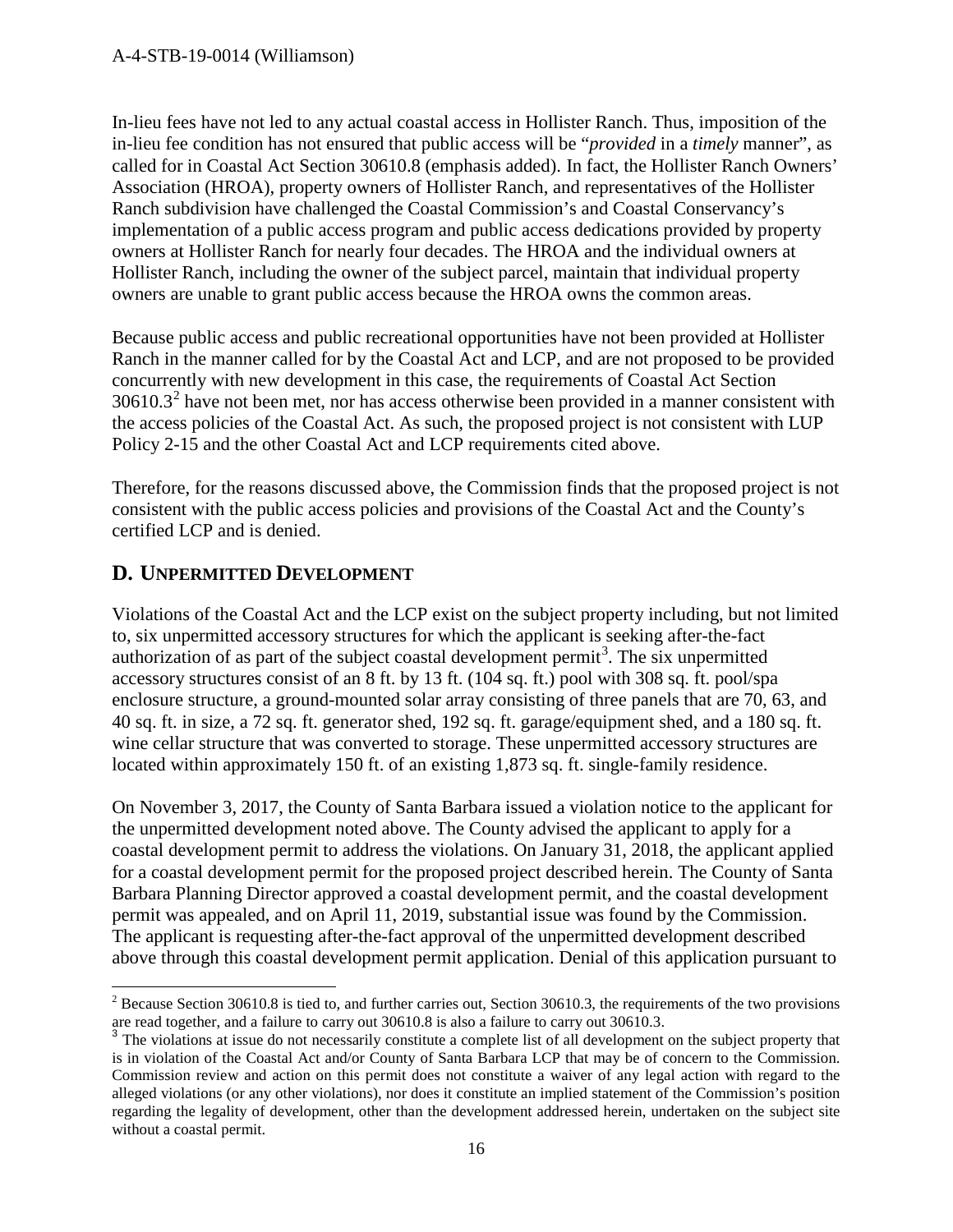the staff recommendation will result in violations remaining on the subject property. The matter is being referred to the Commission's enforcement division to consider options to work cooperatively with the County to address these and any other violations that may exist on the subject property as a separate matter.

Although development has taken place prior to submission of this permit application, consideration of this application by the Commission has been based solely upon the policies of the certified Santa Barbara County LCP and the public access and recreation policies of the Coastal Act.

## <span id="page-16-0"></span>**E. CALIFORNIA ENVIRONMENTAL QUALITY ACT**

Section 13096(a) of the Commission's administrative regulations require Commission approval of a Coastal Development Permit application to be supported by a finding showing the application, as conditioned by any conditions of approval, to be consistent with any applicable requirements of the California Environmental Quality Act (CEQA). Section 21080.5(d)(2)(A) of CEQA prohibits a proposed development from being approved if there are feasible alternatives or feasible mitigation measures available which would substantially lessen any significant adverse effect that the activity may have on the environment.

The County prepared a categorical exemption pursuant to CEQA Section 15303 – New Construction or Conversion of Small Structures, and found that the project is listed among classes of projects that have been determined not to have a significant adverse effect on the environment.

<span id="page-16-1"></span>The Commission incorporates its findings on inconsistency with the County's certified LCP at this point as if set forth in full. As discussed above, the proposed development is inconsistent with the applicable policies of the certified LCP and Coastal Act, and is denied. Section 21080(b)(5) of CEQA, as implemented by section 15270 of the CEQA Guidelines, provides that CEQA does not apply to projects that a public agency rejects or disapproves. Accordingly, the Commission's denial of this project represents an action to which CEQA, and all requirements contained therein that might otherwise apply to regulatory actions by the Commission, does not apply.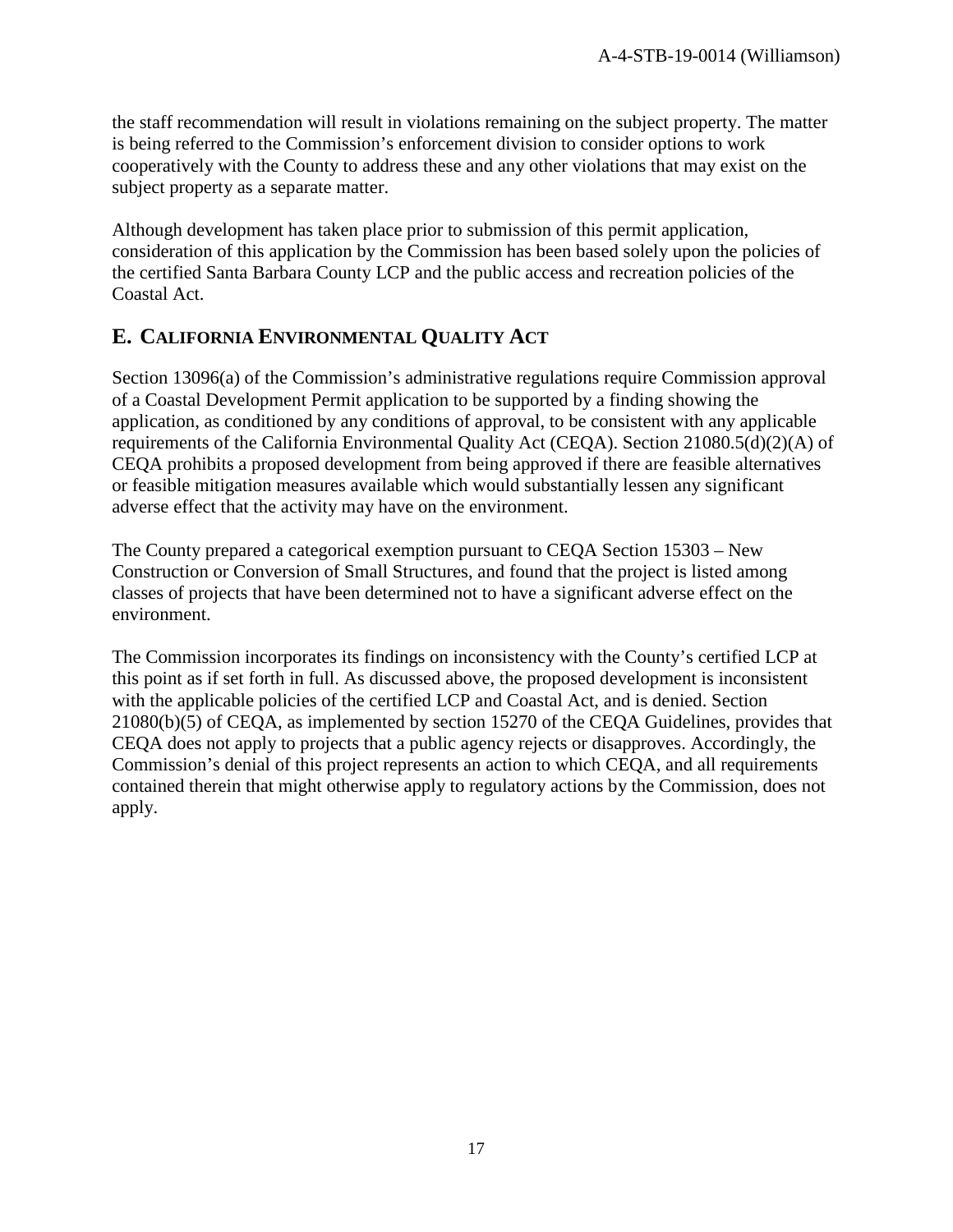# **APPENDIX A**

## **Substantive File Documents**

<span id="page-17-0"></span>Certified Santa Barbara County Local Coastal Plan, including the Coastal Land Use Plan, Gaviota Coast Plan, and Coastal Zoning Ordinance; Santa Barbara County Planning and Development Memorandum dated December 13, 2018 (No. 18CDH-00000-00004) and attachments thereto; Santa Barbara County Notice of Final Action for Coastal Development Permit 18CDH-00000-00004; Santa Barbara County Administrative Record for Coastal Development Permit 18CDH-00000-00004.